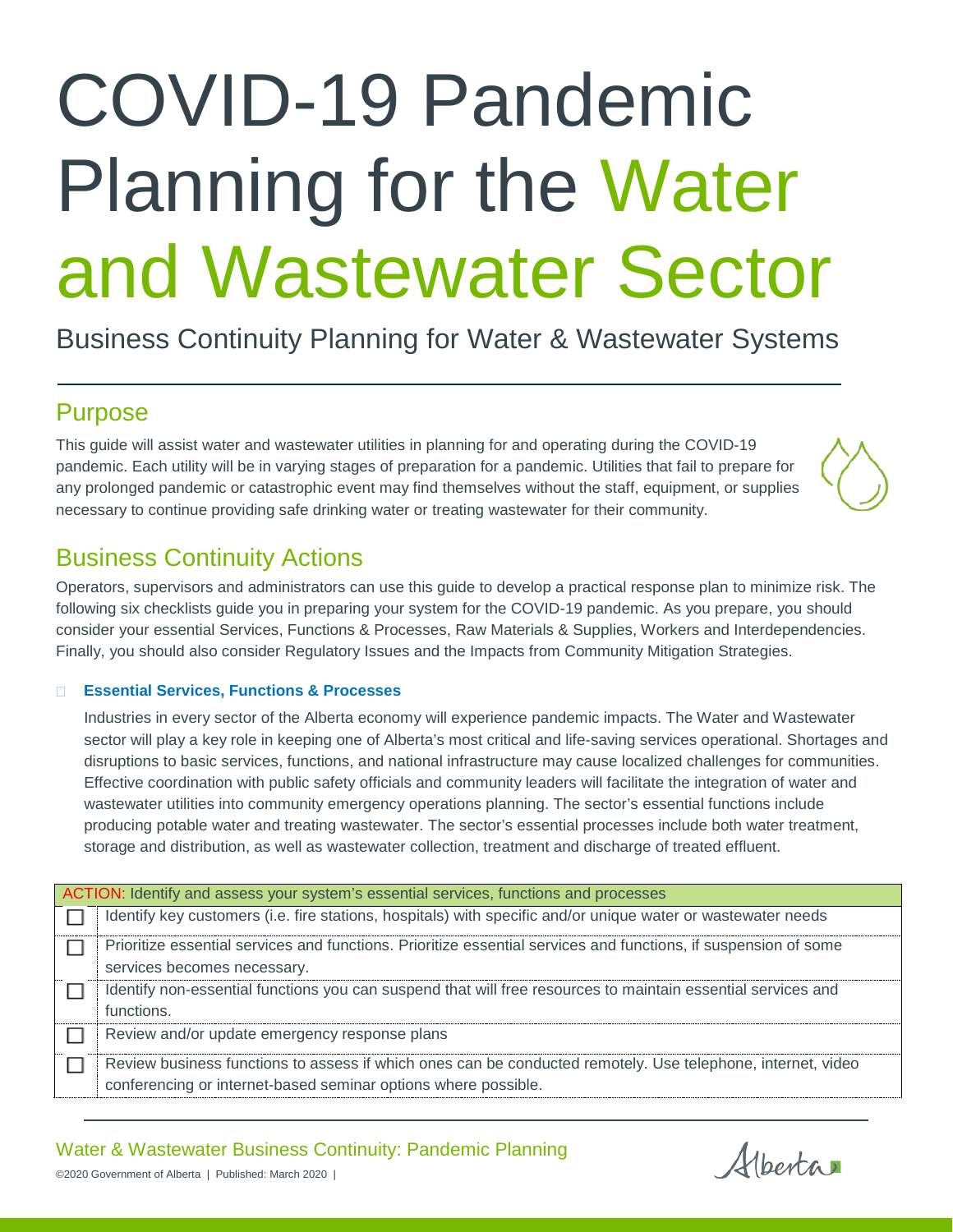| Be prepared to make decisions about when to stay open, modify hours of operation, and/or restrict access (i.e.  |
|-----------------------------------------------------------------------------------------------------------------|
| close to visitors, or to close a site or service completely)                                                    |
| Be sure you have planned that core business activities can be sustainable over several months and that recovery |
| may not be able to start immediately in a localized short-term event.                                           |
| Make sure that everyone knows their roles - managers, employees, union, health and safety committees,           |
| pandemic manager, etc. to avoid confusion.                                                                      |

#### **Essential Raw Materials & Supplies**

A pandemic "wave" may linger in a community for weeks to months. The negative impacts on individuals, businesses, and the nation from the illness and disease mitigation strategies will have an effect over a much greater duration than other typical disaster scenarios. A severe pandemic may disrupt access to your essential materials and supplies necessary to function. Utilities should explore their supply chains, beginning with internal storage capacity and tracking along the network to the source of the materials. Given an increased reliance on "just-in-time" delivery and the potential impacts that could affect your supply chain, systems may need to increase access to supplies. This could include on site storage, local suppliers, or ensuring availability by making other contingency plans.

| ACTION: Identify materials and supplies essential functions and equipment up to 12 weeks |                                                                                                              |
|------------------------------------------------------------------------------------------|--------------------------------------------------------------------------------------------------------------|
|                                                                                          | Identify critical inputs.                                                                                    |
|                                                                                          | Critical inputs include chemicals (coagulants, pH adjustors, disinfectant), lap supplies, reagents, fuels,   |
|                                                                                          | lubricants, filters, repair parts, and Personal Protective Equipment (PPE) such as masks, gloves, plentiful  |
|                                                                                          | sanitation supplies including hand sanitizer, hygiene products, tissues and receptacles for their disposal.  |
| $\Box$                                                                                   | Prioritize essential material and supplies necessary to operate equipment and sustain essential functions    |
| $\Box$                                                                                   | Identify options to reduce demand for essential supplies and materials                                       |
| $\Box$                                                                                   | Update the Standard Operating Procedures (SOPs) for critical equipment. Do you need to change your SOPs      |
|                                                                                          | to address pandemic conditions (i.e. social distancing strategies)?                                          |
| П                                                                                        | Is your equipment clearly mapped and marked for mutual aid and assistance teams to locate in the case of     |
|                                                                                          | emergency repair or replacement by others?                                                                   |
| $\Box$                                                                                   | Explore options (e.g. regional stockpile for chemicals) that might reduce the need to stockpile high-cost or |
|                                                                                          | hazardous materials on-site                                                                                  |
| □                                                                                        | Assess all internal and external supply-chain support operations and contracts                               |
|                                                                                          | ACTION: Determine the most effective ways to ensure an adequate supply of essential materials                |
| $\Box$                                                                                   | Assess costs to procure, stock, and/or ensure delivery of essential materials                                |
| □                                                                                        | Is maintenance up-to-date on critical infrastructure (back-up generators, fuel levels, pumps, etc.)?         |
| $\Box$                                                                                   | Is calibration and maintenance up-to-date for critical monitoring equipment (online instrumentation, SCADA,  |
|                                                                                          | call outs etc.)?                                                                                             |
| $\Box$                                                                                   | Identify physical or safety limitations in stocking sufficient critical supplies locally                     |
| □                                                                                        | Identify a formal chain of command to ensure someone is available to authorize major emergency               |
|                                                                                          | procurements                                                                                                 |
| □                                                                                        | Identify additional security needs for increased high-value material on-site storage                         |
| П                                                                                        | Coordinate and communicate with all supply-chain vendors any changes that need to be made in terms of        |
|                                                                                          | timing, quantity or payment methods.                                                                         |

#### **Essential Workers**

A severe pandemic may generate extended absences for essential workers that might affect you and your supply chain. During a pandemic, the level of workforce absenteeism could be significant. Small systems with 1 to 6

Water & Wastewater Business Continuity: Pandemic Planning

©2020 Government of Alberta | Published: March 2020 |

Alberta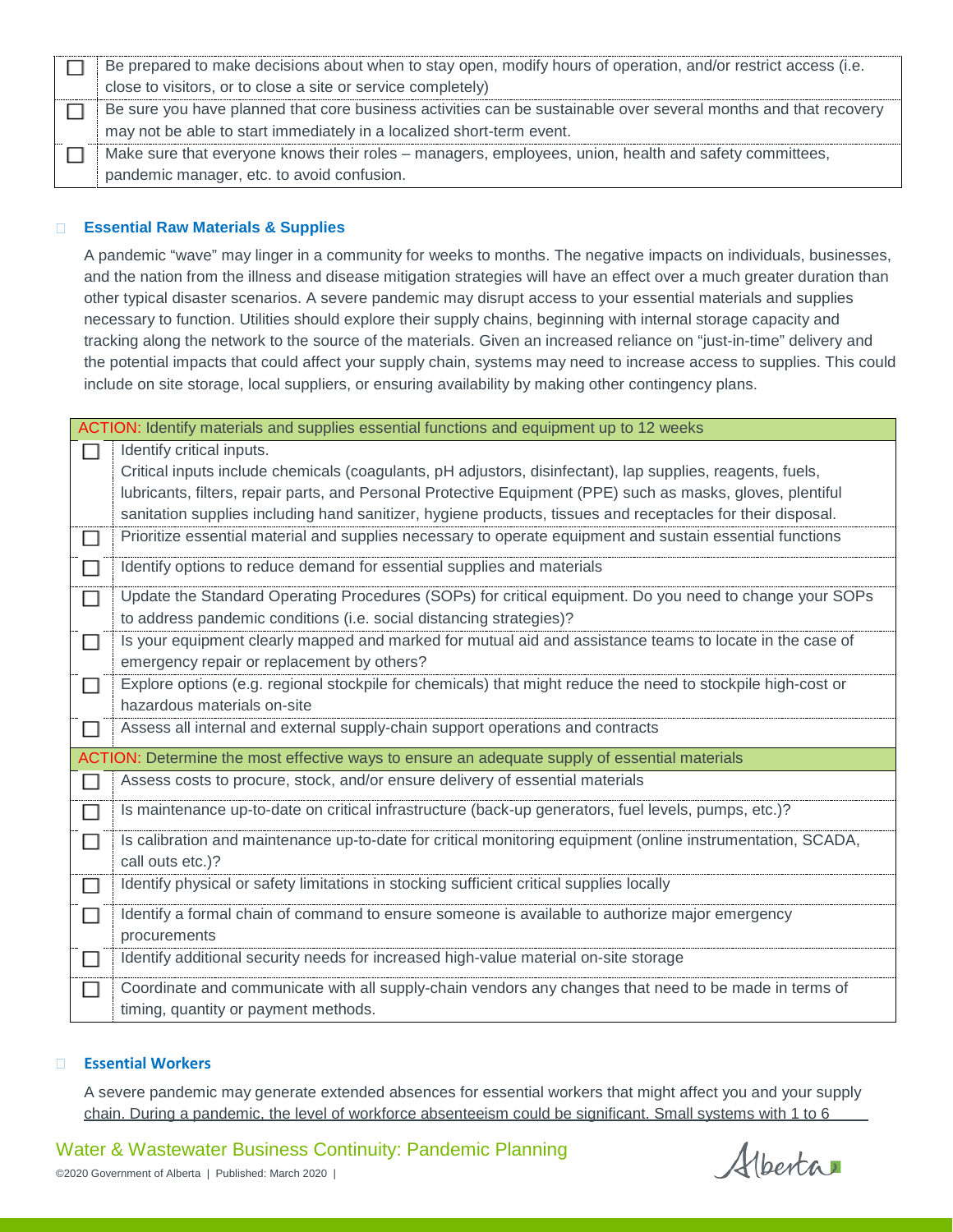employees may face disproportionate impact as compared to larger systems. Operators in small systems usually work together in close quarters and are often connected socially. Implementing social distancing within these operations becomes a very critical strategy, along with rigorous personal hygiene and the strategic use of PPE. Proactively arranging for external backups provides an additional level of redundancy if internal arrangements failed. These measures in the workplace may alleviate potential worker-related crises during COVID-19. A list of your essential workers will likely include, but not limited to; certified water and wastewater utility operators (treatment, distribution & collection); maintenance/repair specialists, laboratory technicians; electrical and SCADA technicians; business support; and supervisors.

|        | ACTION: Identify the types and numbers of workers critical to sustain essential functions                             |
|--------|-----------------------------------------------------------------------------------------------------------------------|
| П      | Identify essential workers based on ability to sustain essential equipment and functions and their impact by          |
|        | extended absenteeism                                                                                                  |
| $\Box$ | Define the roles and responsibilities of employees, labor organizations, staff, supervisors, and managers during      |
|        | a pandemic                                                                                                            |
| □      | Assess requirements based on operational demands for essential workers (24-hour manual vs. SCADA)                     |
| □      | What kind of monitoring capability do you have - alarms only or remote process control.                               |
| П      | Do you have continuous monitoring & performance of drinking water disinfection processes for system(s)? Do            |
|        | key staff have access to SCADA? Can you maximize the use of equipment/process that can function via remote<br>access? |
|        |                                                                                                                       |
| □      | Do you have appropriate certified operators for back-up support? How quickly backup operators be called in to a       |
|        | help? Be familiar with Operator Attendance Guidelines especially as they relate to using remote monitoring and        |
|        | supervising operators.                                                                                                |
| □      | Do you have a trained "reserve" workforce? Are there recent retirees that can assist, or can you train individuals    |
|        | to serve on a contract basis?                                                                                         |
| □      | Can suppliers ensure priority delivery of replacement parts for assets during an extended pandemic wave? How          |
|        | will you ensure priority delivery?                                                                                    |
|        | ACTION: Identify policies and procedures to protect and sustain workers during pandemic                               |
| П      | Reduce demands on front line essential workers in order to focus staff on maintaining & restoring a community's       |
|        | utilities                                                                                                             |
| □      | Coordinate with provincial officials on using non-certified workers during a pandemic                                 |
| □      | Communicate risks, provide signage, and PPE barriers to utility operators regarding the potential transmission of     |
|        | coronaviruses and precautionary sanitation practices                                                                  |
| □      | Emphasize worker and workplace disease control and protection                                                         |
| □      | Determine which types of PPE are best for your various worker types                                                   |
| □      | Develop a protocol (seek medical attention, isolate at home, notify supervisor) for employees to follow if they       |
|        | contract the virus, show symptoms, or have ill family members                                                         |
| П      | Consider implementing a process to screen employees and visitors at the entrances to your critical facilities         |
| □      | Review and update complaint follow up procedure to meet current health guidelines                                     |

Water & Wastewater Business Continuity: Pandemic Planning ©2020 Government of Alberta | Published: March 2020 |

Alberta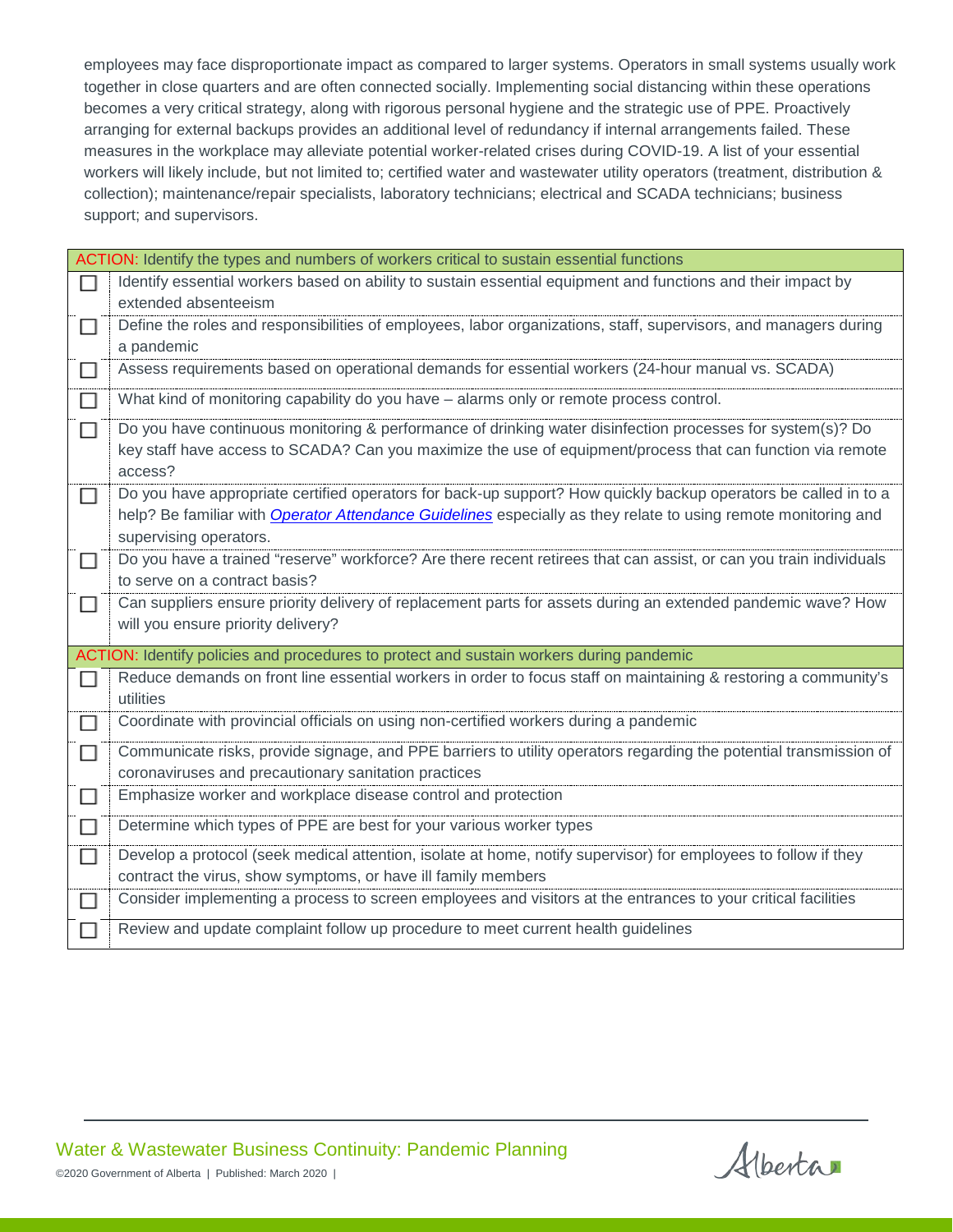| ACTION: Identify Human Resource (HR) and protective actions to sustain essential workforce |                                                                                                                     |
|--------------------------------------------------------------------------------------------|---------------------------------------------------------------------------------------------------------------------|
|                                                                                            | Assess standard water and wastewater utility HR policies and procedures                                             |
|                                                                                            | Postpone face-to-face meetings, and unnecessary travel. Try telephone or videoconferences instead                   |
| $\mathsf{L}$                                                                               | Create small work units to minimize overall contact (i.e. break between shifts to allow time to clean workplace     |
|                                                                                            | surfaces - door knobs, phones)                                                                                      |
| $\mathsf{L}$                                                                               | Increase social -distancing distance between customers & staff (installing protective barriers, modify distribution |
|                                                                                            | monitoring points, installing additional online chlorine analysers to reduce contact at public sites, consider      |
|                                                                                            | alternative payment methods)                                                                                        |
| П                                                                                          | Review flexible work options -set up infrastructure to handle working from home - job duties via the internet or    |
|                                                                                            | telephone. Ensure IT system can support action                                                                      |
| $\mathsf{L}$                                                                               | Cross train employees so they can effectively cover other duties                                                    |
| $\mathsf{L}$                                                                               | Be aware of heath & safety, employment or compensation legislation, and any emergency measure acts, and             |
|                                                                                            | how it may apply in a pandemic situation                                                                            |
|                                                                                            | Develop additional HR policies specific to pandemic response                                                        |
|                                                                                            | Identify likely legal considerations that may arise from these new HR actions                                       |
|                                                                                            | Develop plans and procedures that provide support and assistance to employees' families                             |
|                                                                                            | Provide regular communication to all staff on the latest health advisories and pandemic-related                     |
|                                                                                            | recommendations                                                                                                     |

#### **Essential Interdependencies**

When a pandemic strikes, it will affect nearly every sector of our society, not just health care, but energy, transportation systems, workplaces, schools, public safety, etc. Successful preparedness and response will require a coordinated nation-wide effort, including Federal, Provincial, local governments and most importantly the private sector. To facilitate a swift response and recovery to a pandemic outbreak, the water and wastewater sector must identify and be able to sustain its essentials interdependencies within and across sectors. Interdependencies requiring advanced coordination include support from other utilities, businesses, government agencies, as well as essential goods and services, including, but not limited to, electricity, fuel, telecommunications and transportation.

| ACTION: Identify the interdependent relationships and take actions to sustain this essential support |                                                                                                                |
|------------------------------------------------------------------------------------------------------|----------------------------------------------------------------------------------------------------------------|
|                                                                                                      | Assess the external supports that all the essential services in your community require. What other sectors     |
|                                                                                                      | (communications, energy, transportation, food services, etc.) are you most reliant on to sustain your critical |
|                                                                                                      | operations?                                                                                                    |
|                                                                                                      | Assess capability of formal and informal mutual aid / assistance networks in order to reduce vulnerabilities   |
|                                                                                                      | Collaborate with external partners, such as Alberta Health Services and first responders, who both support and |
|                                                                                                      | rely on you                                                                                                    |
|                                                                                                      | Consider developing joint operational plans with service providers, suppliers, and customers                   |
|                                                                                                      | Assess capability for ensuring microbiological samples will be transported to the ProvLab within time          |
|                                                                                                      | requirements. Do you have an alternative courier in case of courier disruption?                                |

Water & Wastewater Business Continuity: Pandemic Planning ©2020 Government of Alberta | Published: March 2020 |

Alberta